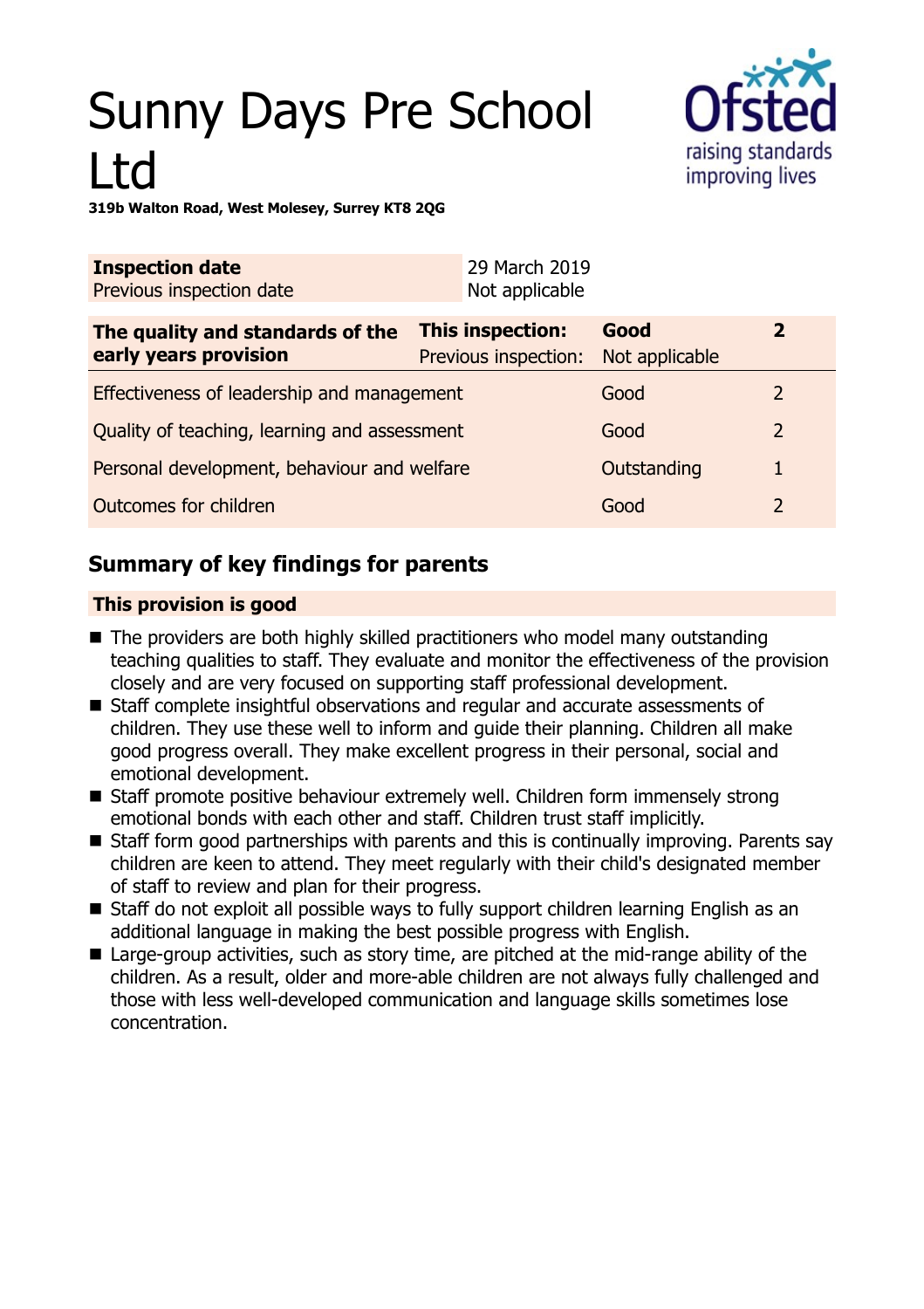## **What the setting needs to do to improve further**

## **To further improve the quality of the early years provision the provider should:**

- develop a wider range of strategies to further support children who are learning English as an additional language
- $\blacksquare$  review the organisation of large-group activities to take into consideration the age ranges and abilities of the children present, so that they all benefit from the best possible learning opportunities.

#### **Inspection activities**

- $\blacksquare$  The inspector observed children engaged in activities and staff interactions with them, indoors and outdoors.
- $\blacksquare$  The inspector sampled a range of documentation relating to safeguarding and staff suitability, and discussed children's progress and self-evaluation with the manager.
- $\blacksquare$  The inspector spoke to a number of parents, taking account of their views.
- $\blacksquare$  The inspector conducted joint observations with the manager.

## **Inspector**

Amanda Tyson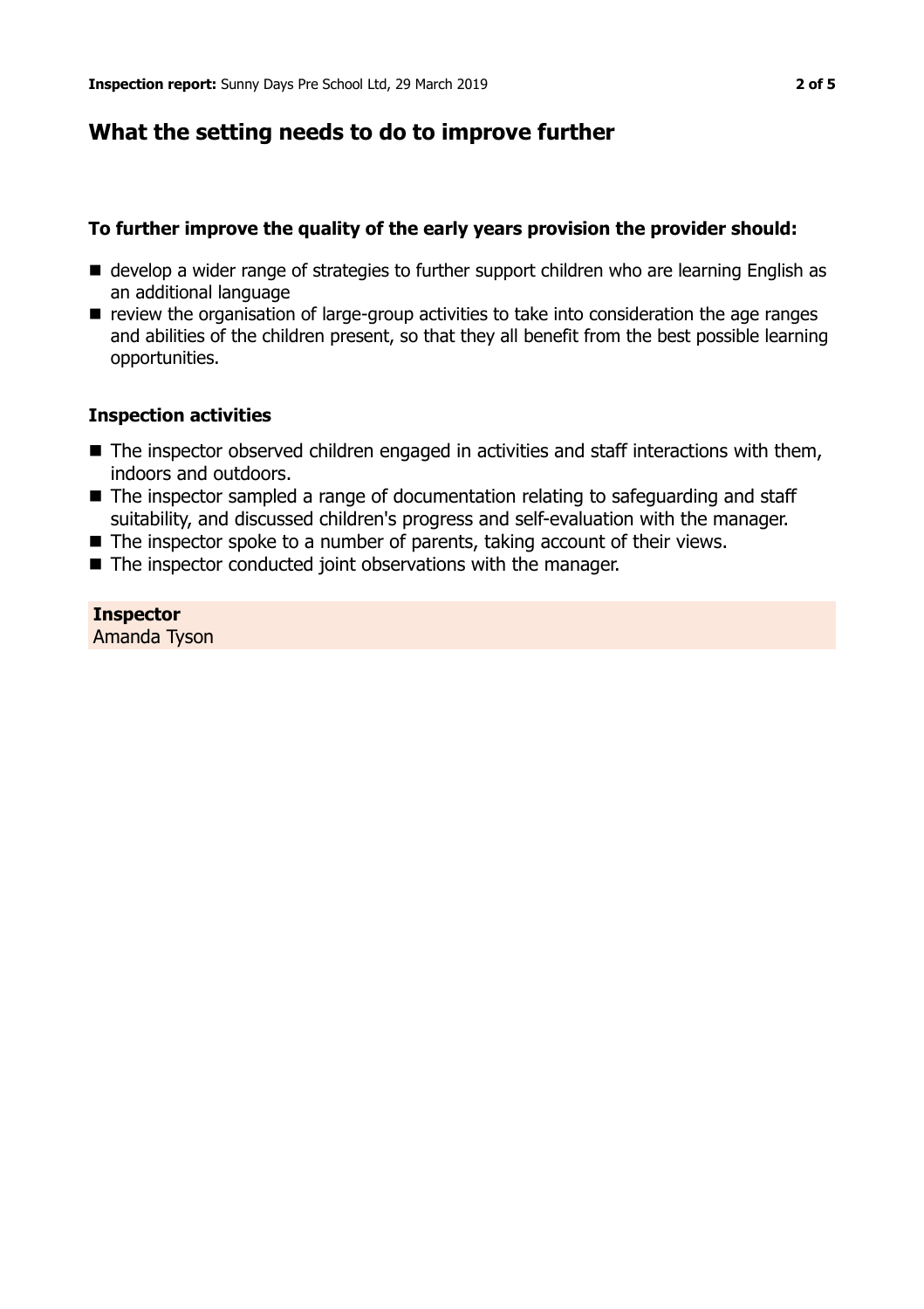## **Inspection findings**

## **Effectiveness of leadership and management is good**

Arrangements for safeguarding are effective. Managers and staff all have a thorough understanding of their responsibilities to keep children safe, and the procedures to follow if they are concerned about a child's welfare. Leaders implement robust staff recruitment procedures and provide staff with regular one-to-one supervision support. They have a strong understanding of the setting's strengths and areas for further improvement, which are being well targeted. For example, a new electronic system is being introduced to keep parents better informed about the curriculum plans. New resources have been purchased to encourage children's interest and understanding of space, shape and measure. Opportunities for children to have access to a larger outdoor space are being explored. The manager and deputy form strong and effective partnerships with external agencies involved with children.

## **Quality of teaching, learning and assessment is good**

Key staff successfully inspire children's interest in learning. For example, they let out an exaggerated exclamation that there is a spider in the pretend dinner, made with leaves, served to them. Children excitedly gather to observe using magnifiers, enabling them to see and count the legs. Staff encourage children to share their ideas and work together to achieve a planned result, such as building a wall using little oblong blocks to then slowly collapse like a pack of cards. Staff model good language and this includes using new words, such as 'compromise' and 'resolve'.

## **Personal development, behaviour and welfare are outstanding**

Children are extremely happy and demonstrate an immensely strong sense of belonging in the nursery environment. Staff make maximum use of opportunities, such as nappy changing, to build relationships with children. They make excellent use of books to deliver moral messages and to help children prepare for change, such as becoming a big sister and starting school. Staff use expert strategies to help children identify and talk about their feelings, such as angry or sad, for instance by matching these to a picture. Children then place their hand on an electronic hand print that sends a message to 'the worry fairy' who takes them away. Children show great ability to care about their environment. They tenderly return small creatures to their habitat after observing them, and have great fun helping staff repair damaged books.

## **Outcomes for children are good**

Children are well prepared for moving on to school, particularly in relation to developing the skills to manage their own personal care, such as toileting, blowing their noses and putting on coats. Their confidence in asking staff questions and to experiment without fear of failure is immensely inspiring. Children develop good pencil control and apply mathematical skills. They learn to link letters to sounds and, if ready, are taught how to blend these together to work out simple words. Most children develop rapid communication and language skills.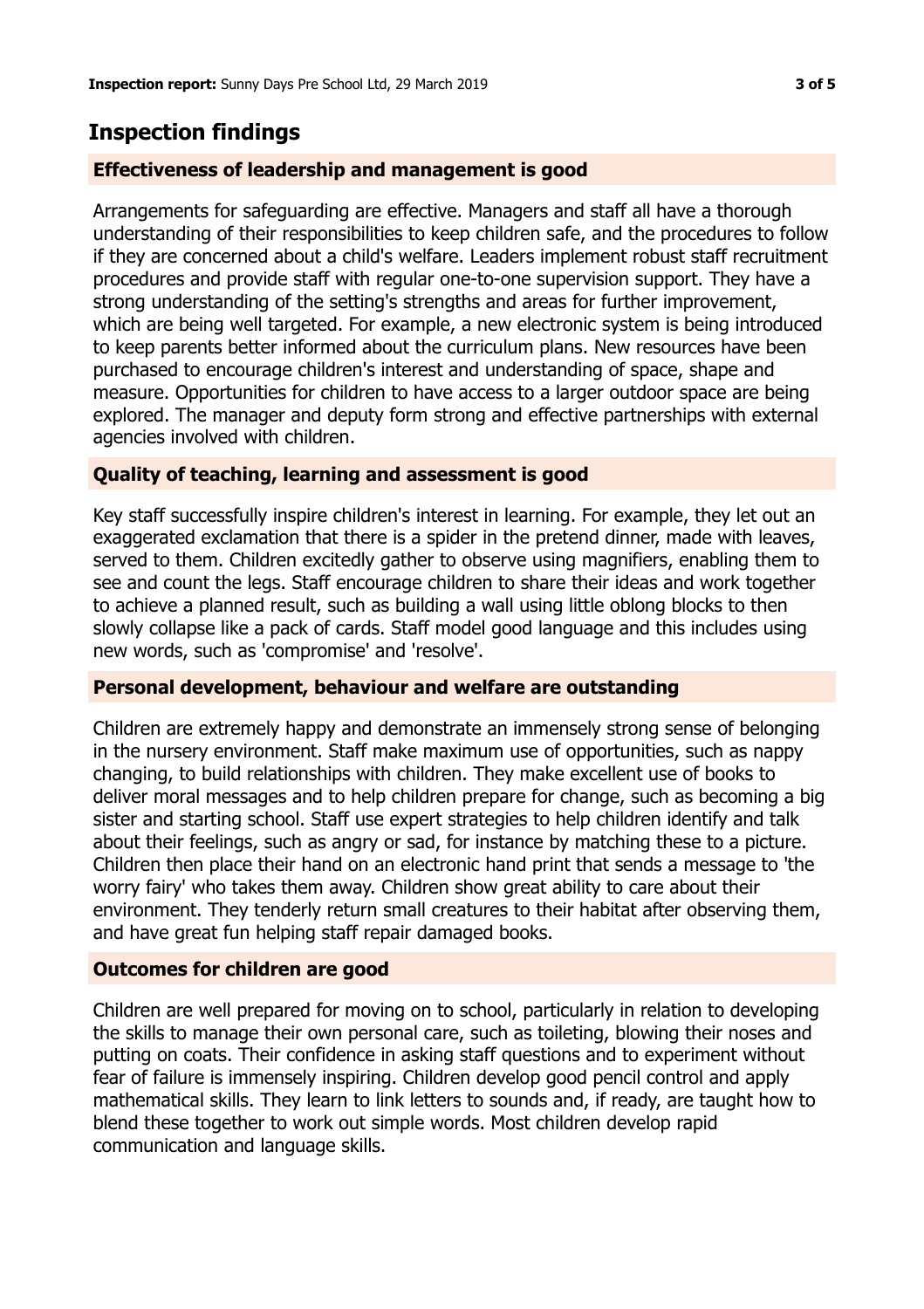## **Setting details**

| Unique reference number                             | EY541561                           |
|-----------------------------------------------------|------------------------------------|
| <b>Local authority</b>                              | Surrey                             |
| <b>Inspection number</b>                            | 10080232                           |
| <b>Type of provision</b>                            | Childcare on non-domestic premises |
| <b>Registers</b>                                    | Early Years Register               |
| Day care type                                       | Full day care                      |
| <b>Age range of children</b>                        | $2 - 4$                            |
| <b>Total number of places</b>                       | 48                                 |
| Number of children on roll                          | 38                                 |
| <b>Name of registered person</b>                    | Sunny Days Pre-School Limited      |
| <b>Registered person unique</b><br>reference number | RP534291                           |
| <b>Date of previous inspection</b>                  | Not applicable                     |
| <b>Telephone number</b>                             | 0208 941 6276                      |

Sunny Days Pre School Ltd registered in 2016 and is privately owned. It is located in Molesey, Surrey. The setting operates Monday to Friday during term time between 8.45am and 3.30pm. Children can attend either morning, afternoon or all-day sessions. The nursery receives early education funding for children age two, three and four years. Seven staff work with the children, including the two providers, one of whom is also the manager. Three staff hold childcare qualifications at level 3, one at level 4 and the manager has a qualification at level 6.

This inspection was carried out by Ofsted under sections 49 and 50 of the Childcare Act 2006 on the quality and standards of provision that is registered on the Early Years Register. The registered person must ensure that this provision complies with the statutory framework for children's learning, development and care, known as the early years foundation stage.

Any complaints about the inspection or the report should be made following the procedures set out in the guidance Complaints procedure: raising concerns and making complaints about Ofsted, which is available from Ofsted's website: www.ofsted.gov.uk. If you would like Ofsted to send you a copy of the guidance, please telephone 0300 123 4234, or email [enquiries@ofsted.gov.uk.](mailto:enquiries@ofsted.gov.uk)